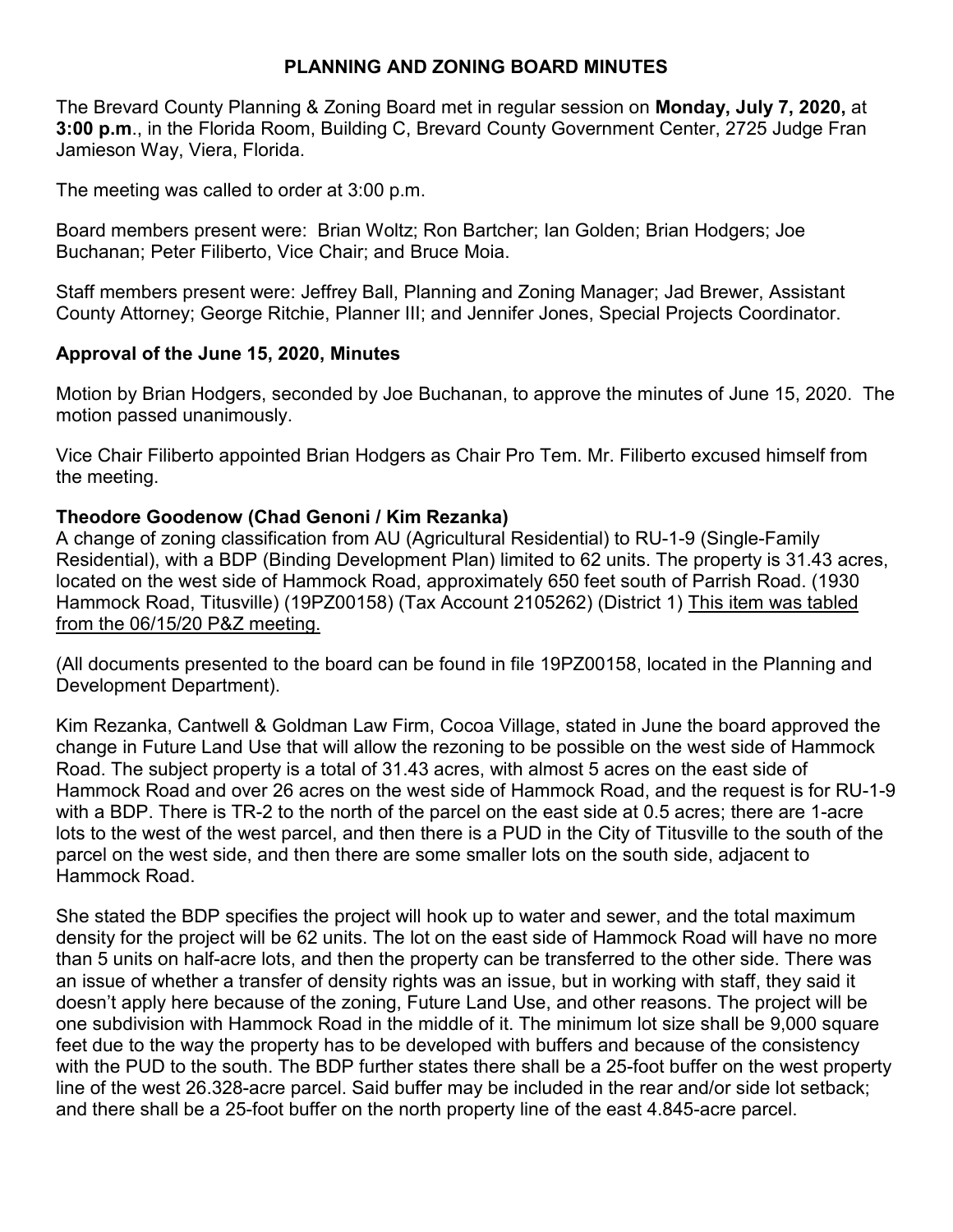She stated in paragraph 2(f) of the BDP, the sentence, 'Said buffer may be included in the rear and/or side lot setback' has been stricken because there was some confusion at the last meeting as to what that meant, and the concern was to make sure there was the 25-foot buffer to the north on the east parcel because those houses were closer to a proposed development than those were on the west side of the west parcel.

Ron Bartcher stated the same wording occurs differently in that same paragraph, and asked if Ms. Rezanka intended to strike that as well. Ms. Rezanka replied no, it's only intended to be stricken at the end of 2(f). She stated most of the houses west of the western parcel are set pretty far back, so it wasn't conveyed that it was a substantial issue, but if that would make the board more comfortable, she can do that.

Mr. Bartcher asked what kind of buffer is intended. Ms. Rezanka replied there will likely be a fence, but they will do whatever the code requires. Mr. Bartcher asked if the buffer would be open space. Ms. Rezanka replied there will be a fence, and there will be trees that will have to be put in because that is what is required. Mr. Bartcher noted a landscape buffer is not mentioned in the BDP, and he would be more comfortable if it was a landscape buffer.

Bruce Moia stated he spoke to Ms. Rezanka because he had concerns after the last meeting. In a subdivision in Brevard County, a 15-foot buffer is required around the entire property that is an undisturbed vegetative buffer. He said on the east side, the north 25 feet is already existing vegetation that creates a wall, so the board could keep that because those houses are pretty close to that property. On the west side it is all clear, so in lieu of it being a 15-foot undisturbed natural vegetative buffer, it would be 25 feet on the west side of the west parcel, the north side of the east parcel, so that whatever is there is there and if they want to plant in it they can, but they have to preserve what is there. He said the language may need to be clarified. It's whatever that perimeter buffer is and that perimeter buffer would extend from 15 feet to 25 feet on those two areas of the site.

Mr. Bartcher asked what size and type of fence would be installed. Ms. Rezanka replied she assumes it will be a wooden fence, but it will be whatever the code requires and it will be opaque.

Jeanne Allen, Natural Resources Management stated the landscaping code doesn't require any kind of vegetative buffer between residential uses. If the board wanted it to say 'vegetative', that would be important. If it's 25 feet wide it can be Type A, which is usually 20 feet; Type B is 15 feet. She said Type A would be a tree every 25 feet, a large shrub every 4 feet on center, and a small shrub every 3 feet on center, so Type A would be the closest.

Mr. Moia stated the board could ask for a Type A buffer or an opaque 6-foot fence.

Jeffrey Ball asked if Mr. Moia wants the opaque Type A buffer on the western portion of the western parcel, and then on the north on the eastern portion of the property. Mr. Moia replied no, the buffer on the north part of the east parcel would be the undisturbed 25 feet along the north line, because there is already vegetation there, so they wouldn't have to plant additional landscaping. He said on the west, it could be a 6-foot opaque fence with a 25-foot undisturbed buffer on the western border of the west parcel.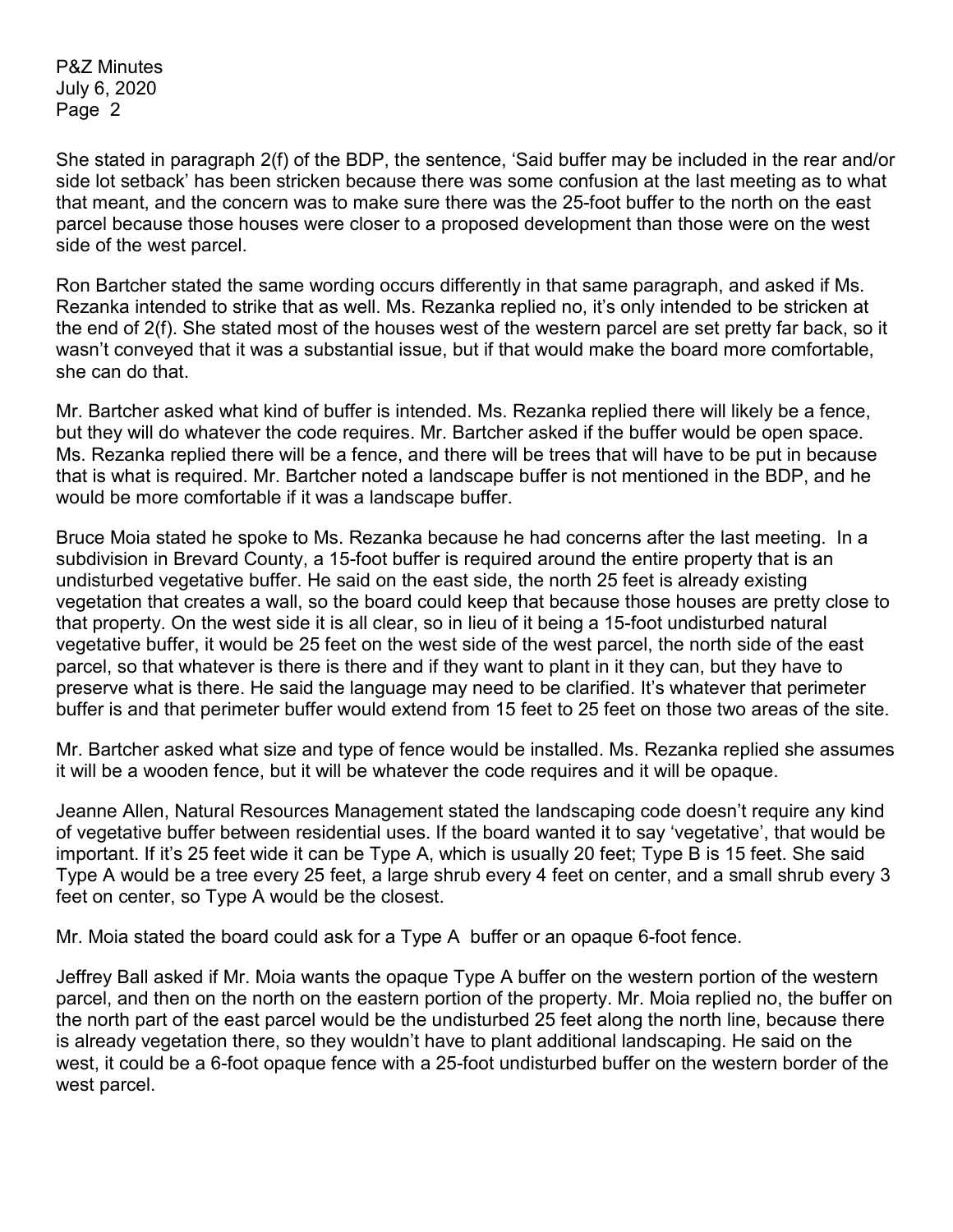Mr. Bartcher asked Ms. Rezanka if the proposed lots could be larger than 9,000 square feet. Ms. Rezanka replied no, 9,000 square feet is all Mr. Genoni can commit to because the engineering still needs to be done.

#### Public Comment:

Terri LaPlante, 4052 Friar Tuck Lane, Melbourne, urged the board to vote against the rezoning due to the proximity to the Lagoon and the railway that leads to the Kennedy Space Center. She said it's an error to believe that as long as the developer hooks up to water and sewer there is not an issue with polluting the Lagoon, and she fails to see that the developer has taken sufficient action to protect the Lagoon. The latest study shows the retention ponds once believed to reduce nutrient load by 80% are showing nutrient load reduction of 50%. She asked if the developer is willing to use a native land cover rather than sod and turf grass. Turf grass requires fertilizers and pesticides, which end up in the Lagoon along with some of the sod. She said leaving a natural habitat of trees would help the stormwater management and pollution control. She stated the Florida Department of Environmental Protection has mandated that since the North Indian River Lagoon is an impaired water that does not currently meet State water quality standards, new developments in the basin cannot increase nutrient loads to the Lagoon.

David Montgomery, Palm Bay, stated he is a retired engineer and he sat through the Brooks Landing Phase I project in Titusville and he's concerned about the apparent stormwater runoff doesn't seem adequate for a low-lying area. The only drainage along there for overflow in severe storm events would be Jay Jay Road. He stated it is not clear how a high-density housing development could retain stormwater on the property without shunting it to the Indian River several times a year.

Ms. Rezanka pointed out that the land is already cleared on the west, and to some extent on the east, and it is an old grove land, so the project will increase drainage. She stated Administrative Policy 7 deals with drainage problems on surrounding properties, and the land development code requires all drainage to be retained, and this will increase the ability to retain runoff. She said she doesn't believe the project is considered high density because it's two units per acre. There is no concept plan because it's not required at zoning; before the board today is whether or not the proposed zoning is compatible with the surrounding zoning. She said to the south of this property on the western parcel is TR-1 zoning, which is 7,500 square-foot lots, so 9,000 square-foot lots are not incompatible with what is allowed to the south. She requested approval with a BDP as amended to add a 6-foot opaque fence as discussed.

Joe Buchanan stated he visited the property and his observation is that the orchards are pretty much gone and there's not much vegetation there. Any development there would help absorb more moisture. He said what the developer wants to do may improve the saturation and absorption of rainwater, stormwater, and drainage. The other thing he noticed about continuity is that the TR-1 houses on the west side are not really going to be impacted by this development, and whatever happens there is going to be an improvement to the area.

Mr. Moia stated the BDP solves a lot of issues the board talked about. There were quite a few speakers at the last meeting and now there are only two, so he thinks they made the majority of people happy with the reduced density and increased lot size on the east side and the buffering they are doing on the west side. He said he doesn't know if the public speakers understand the requirements that have to be adhered to. The stormwater ponds are not the same ponds that used to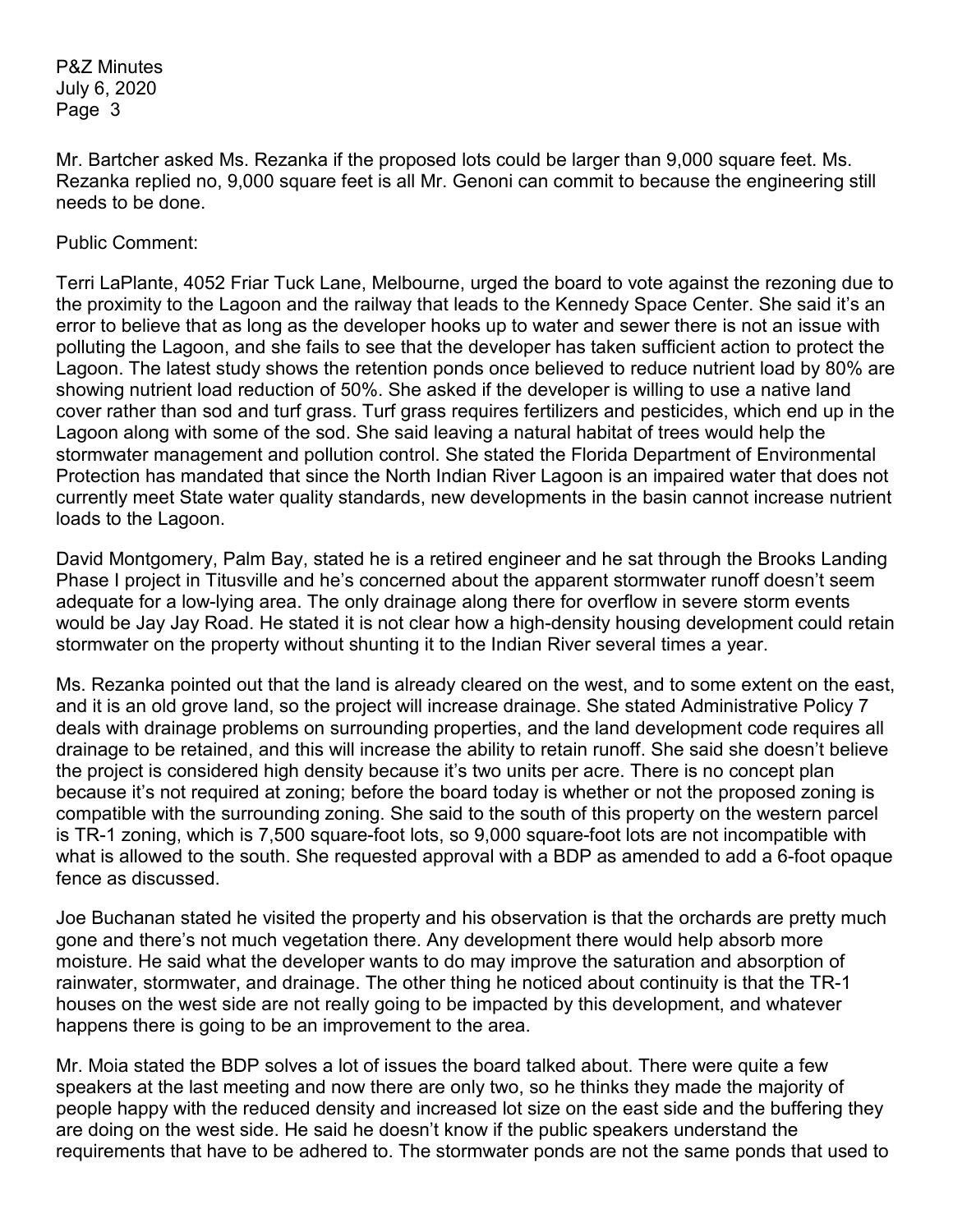be done years ago; the requirements now are very strict and they are done so they do not increase the loading any more than what is there now. Historically, this property has discharged directly into the Indian River Lagoon probably causing a significant amount of damage to the Lagoon and to now put in a system that will meet all the State and local standards will be a major improvement to the area. He said he's happy with the BDP and the concessions the developer has made.

Motion by Bruce Moia, seconded by Joe Buchanan, to approve the request for a change of zoning classification from AU to RU-1-9, with a BDP limited to 62 units; a 25-foot buffer on the north property line of the east 4.845-acre parcel, to be a continuation of the 15-foot perimeter undisturbed vegetative buffer; and a 25-foot buffer on the west property line of the west 26.328-acre parcel with a 6-foot opaque fence. The vote was 5:1, with Ron Bartcher voting nay.

#### **Richard R. Jr., and Gina M. Wrubel**

A Small Scale Comprehensive Plan Amendment to change the Future Land Use designation from NC (Neighborhood Commercial) to CC (Community Commercial). The property is 1.32 acres, located on the northwest corner of McCullough Road and U.S. Highway 1. (No assigned address. In the Mims area) (20PZ00051) (Tax Account 2000354) (District 1)

#### **Richard R. Jr., and Gina M. Wrubel**

A change of zoning classification from AU (Agricultural Residential) to BU-1 (General Retail Commercial). The property is 1.32 acres, located on the northwest corner of McCullough Road and U.S. Highway 1. (No assigned address. In the Mims area) (20Z00003) (Tax Account 2000354) (District 1)

Richard Wrubel, 3885 Richy Road, Mims, stated they purchased a piece of property on the corner of McCullough and U.S. 1, and they would like to rezone it to BU-1 because they own the property to the west of it and it's all BU-1.

Ron Bartcher asked if Mr. Wrubel has any plans for the property. Mr. Wrubel replied they own a water, fire, and mold restoration business, and he would like to use the building for vehicle storage.

Brian Hodgers called for public comment, and seeing none, he brought the item back to the board.

Motion by Bruce Moia, seconded by Joe Buchanan, to approve the requested Small Scale Comprehensive Plan Amendment to change the Future Land Use designation from NC (Neighborhood Commercial) to CC (Community Commercial). The motion passed unanimously.

Motion by Bruce Moia, seconded by Ron Bartcher, to approved the requested change of zoning classification from AU to BU-1. The passed unanimously.

#### **McD Family Trust, LLC** (Rodney Honeycutt)

An amendment to an existing BDP (Binding Development Plan) to allow a 1,200 square-foot office building in a BU-2 (Retail, Warehousing, and Wholesale Commercial) zoning classification. The property is 2.14 acres, located on the easterly side of Plantation Drive, approximately 50 feet north of Hospitality Way, Titusville. (885 Plantation Dr. Unit W-H/RV, Titusville) (20Z00004) (Tax Account 2323791) (District 1)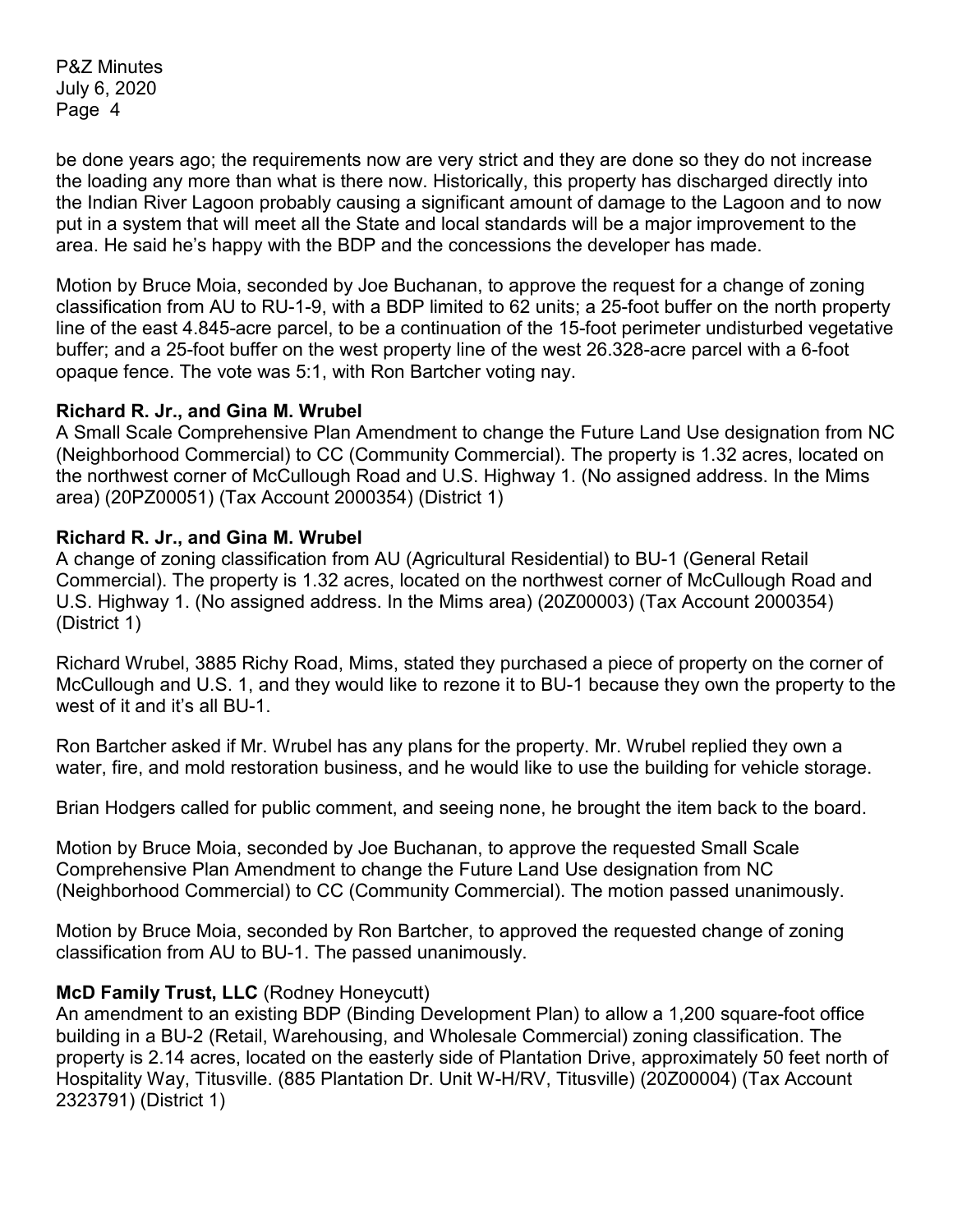Rodney Honeycutt, 3700 South Washington Avenue, Titusville, stated the proposal is to amend a BDP for a mini-warehouse that was completed several years ago to add an office building to be in support of the mini-warehouse.

Brian Hodgers called for public comment, and seeing none, he brought the item back to the board.

Motion by Ron Bartcher, seconded by Bruce Moia, to approve the requested amendment to an existing BDP to allow a 1,200 square-foot office building in a BU-2 zoning classification. The motion passed unanimously.

# **Canaveral Landing, LLC** (Kim Rezanka)

A change of zoning classification from TR-1 (Single-Family Mobile Home) to TRC-1 (Single-Family Mobile Home Cooperative) and a CUP (Conditional Use Permit) for Cluster Development of Mobile Homes, with a BDP (Binding Development Plan) limited to 100 units. The property is 33.80 acres, located on the north side of Canaveral Groves Boulevard, approximately 675 feet east of Grissom Parkway. (No assigned address. In the Cocoa area). (20Z00006) (Tax Account 2314846) (District 1)

(All handouts can be found in file 20Z00006, located in the Planning and Development Department)

Kim Rezanka, Cantwell and Goldman Law Firm, Cocoa, stated the project is not a low-income housing development, it is a cooperatively-owned development, which means the entire property is residentially owned, similar to a condominium. She stated the project will be resident-owned and there will be an application for membership, as well as a criminal and background check, and there will be bylaws and rules and regulations. She said it is a difficult property to develop; it has 14.65 acres of wetlands, and 18.88 acres of uplands. She stated the proposed concept plan shows that only the uplands are being developed and all of the wetlands will be preserved, which is why there is not access on Canaveral Groves Boulevard, but on Ann Way instead. She said the developer is requesting a CUP for clustering of mobile homes, which allows more flexibility, and it is not the only CUP for clustering in TRC-1 zoning in the area. She said the BDP that has been submitted limits development to 100 units, which makes the property compatible to the existing Residential 4 Future Land Use designation. She said the amenities for the project include a pool, pavilion, bar-b-que grills, restrooms, and an exercise/walking trail. She said there will be a formal site plan that will have all of the exact dimensions, retention, and roads. She stated when appropriate, the developer will come back to the board to ask for waivers for an inverted road and removal of sidewalks except where needed along main roads. She said the development will be hooked up to city water and sewer, and the homes will range in price from \$60,000 to \$100,000, which is close to what's currently in the area. The area around the subject property is all manufactured homes ranging from \$18,000 to \$108,000, with most being between \$30,000 and \$60,000. The homes in the proposed development must be three years old or newer. She noted nothing on the property will be disturbed unless allowed by law; and a 2017 survey has been provided to staff that shows there are no scrub jays on the property. The access to the development will be through Ann Way. She further stated access would either be from the south on Canaveral Groves Boulevard going along Hess and Luciano Avenues to Ann Way; or from the north along Phyllis Way, using Hess and Luciano Avenues to Ann Way. There are very few homes on that road, so it will be an increase in traffic they are not used to, but they are public roads and Ann Way has a large right-of-way. She stated if the surrounding property owners want speed bumps, they will have to request them through their county commissioner. She said if improvements are needed along Ann Way, the County will stipulate that during site planning. She pointed out that to the west of the subject property is the Royal Palms II development, and the subject property was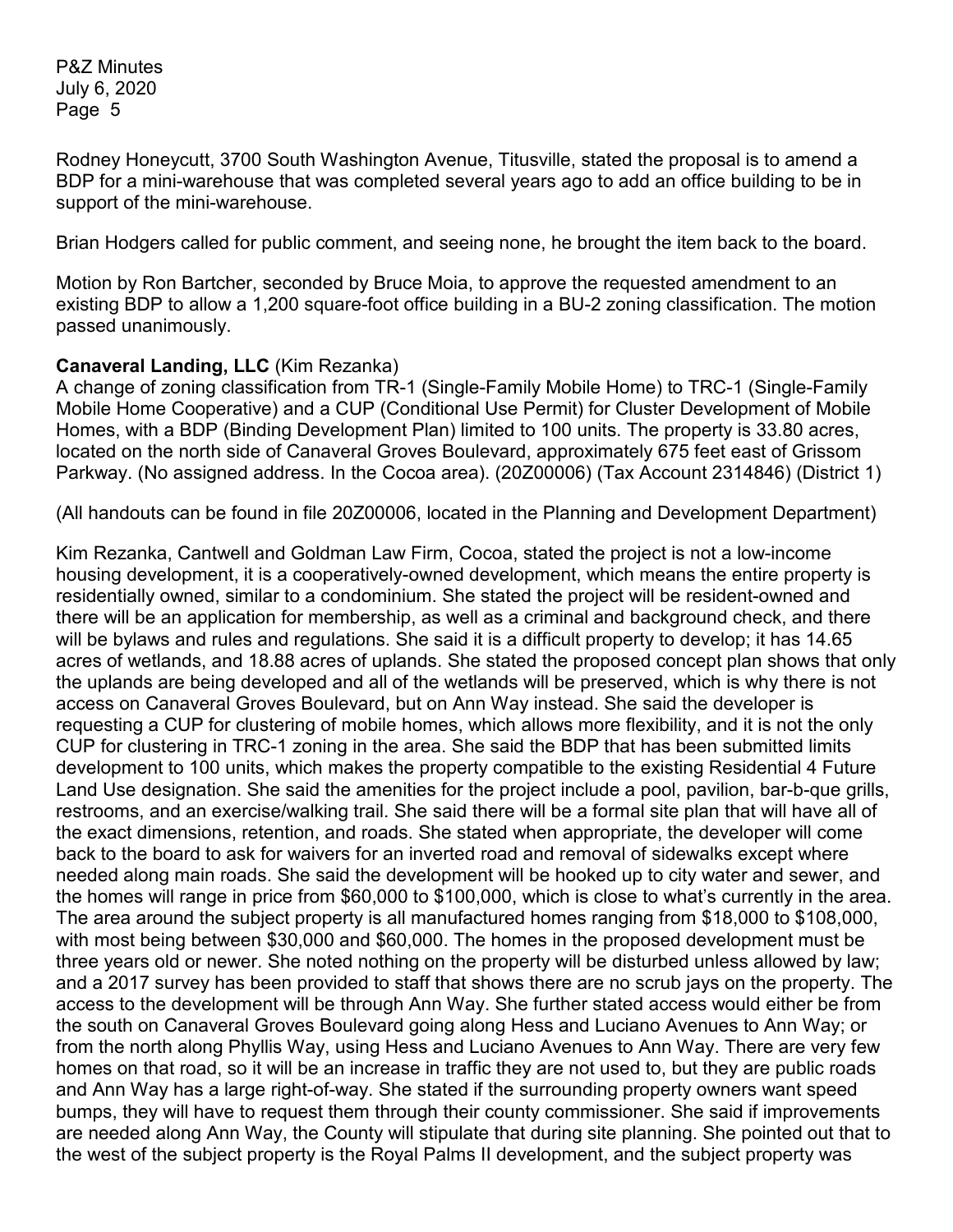supposed to be another phase of that development. The subject property was zoned TRC-1 with a cluster development for 137 homes in 1989, but that zoning has since been changed. To the east and south of Canaveral Groves Boulevard is a cluster development called Sun Lake Estates, which is TRC-1. Further to the south of that is the Sun Lake Estates Co-op, which is very similar to what is being proposed on the subject property. In Sun Lake Estates Unit 1 there are 70 homes. Sun Lake Estates Unit 2 has 67 homes. To the south of that is the Sun Lake Village Estates LLC, which is TRC-1 with a cluster development of 146 units on 25 acres with no amenities. All uses in the proposed development will be 20 feet from the edge of the public right-of-way with 15 feet between all structures. She stated 25% of the development will be provided as usable common recreation open space, and staff has opined that requirement has been met. Each dwelling will have access to a public street or access through a private street, and there will be an internal private street that will access Ann Way. She noted 122 letters with an attached concept plan were sent to all the residents on June 24<sup>th</sup> because she could not hold a community meeting under the COVID-19 guidelines. The letter has resulted in a number of comments to the County including a petition that was submitted with concerns about endangered wildlife.

Joe Buchanan stated he visited the site and knows there are wetlands to the south of it, and asked why the developer cannot put in a road to make it easier to get out of the proposed development and easier for the folks currently living there.

John Shepherd, Environmental Specialist, replied there are wetlands on the southern side of the site, and in order to go through those wetlands there is a permitting process. The County only allows 1.8% of the entire acreage of a site to be impacted with regards to wetlands.

Ian Golden stated what is being proposed is .08 acres; the surrounding area is 1.25 acres, and asked if the developer considered lot sizes that were consistent with the immediate neighbors. Ms. Rezanka replied it is not a real lot size because it is a cluster, and a cluster allows this many units together, like the one to the south, and that is because half the property is not usable, so the cluster development is allowed, and because the wetlands aren't spaced awkwardly, this was a way to do what is allowed by code and still get a mobile home park.

Mr. Shepherd stated there are two main concerns from an environmental perspective; one is the wetlands, which the applicant has done well avoiding that issue; and the second issue is tortoises, but prior to any development on the property the tortoises would be relocated out of harm's way. He said he hasn't found that protected species such as scrub jays are using the land in any manner that requires any permitting or any relocation.

Rodney Honeycutt, 3700 South U.S. 1, Titusville, engineer for the project, stated the maximum number of units is 100 and it will be a co-op, which is unusual because there isn't actually a lot, an owner applies to the co-op and is allowed to place a structure there. He said the project will have to go through the site plan process which will locate all of the structures that need to meet setbacks. The access will be on Ann Way, which will line up with the existing Ann Way on the concept plan. There are a couple of streets that are dead ends at less than 150 feet long, so it's not required to have a turnaround.

Bruce Moia pointed out that under the current designation there could potentially be 135 trailers. He stated there are only two public rights-of-way that touch the parcel, Ann Way and Canaveral Groves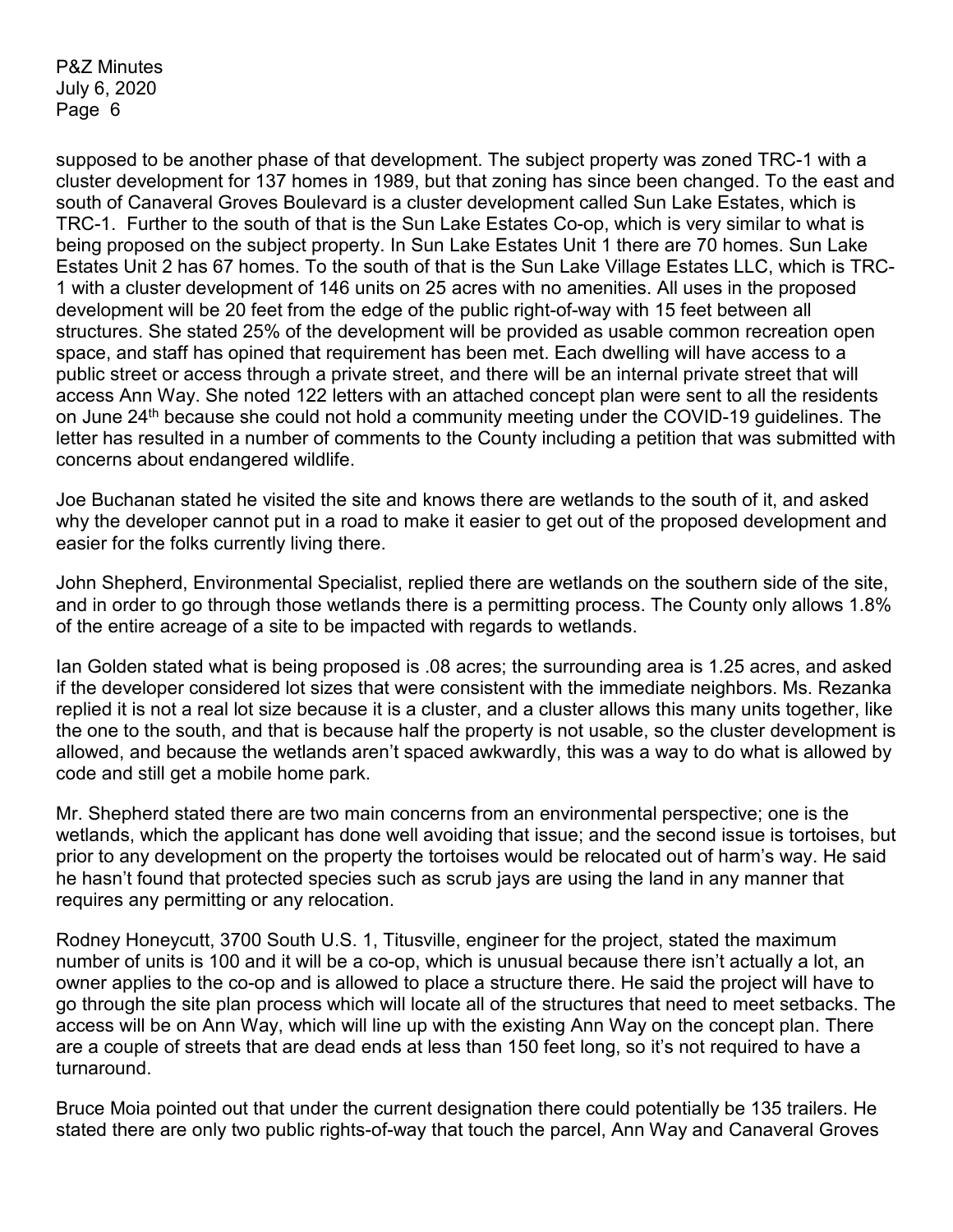Boulevard, but for Canaveral Groves Boulevard the developer would have to go through the wetlands to get to it.

Mr. Golden asked if the application includes waiver requests. Mr. Honeycutt replied there were two waiver requests in the application originally; one of the requests was to have an inverted crown, and the other was to have a trail system in lieu of sidewalks; both have been withdrawn, but the developer may ask for them during the site plan process.

Brian Hodgers asked staff to confirm Mr. Moia's statement that the property is currently zoned to allow 135 mobile homes. Jeffrey Ball stated that is correct because of the Residential 4 Future Land Use designation.

Public Comment:

Dan Hunter, 4125 Hess Avenue, stated he has a petition with 180 signatures of residents who are opposed to the development. The development is advertised as low-income housing on the Canaveral Landing website and the values are much lower than the existing homes in the neighborhood. He said a major concern is traffic, which is projected to be an average of 499 trips per day; new traffic will create a main thoroughfare as people commute between Canaveral Groves Boulevard and Grissom Parkway, and there will be an increased danger with all of the traffic and the families that walk and ride bicycles or horses up and down the street. He stated there are scrub jays on the property and he can see the habitats from his house, along with owls and eagles. Drainage is another big issue when there are heavy rains, and there is extensive flooding on Hess Avenue already. He asked the board to take into consideration the residents of the existing neighborhoods.

Joe Cossette, 4050 Luciano Avenue, stated he is not opposed to this kind of housing, but it sounds like it will be well over one dozen units on each acre of land. The current zoning in most of that area is four units per acre. He said he just moved there with a triple-wide and has invested over \$200,000. He said as far as he knows, there is not any sewer in the area, and he was forced to put in a septic tank for \$13,000.

Mr. Moia advised there is a County force main on Grissom Parkway.

Sheila Gillingham, 4035 Hess Avenue, stated the wetlands are right behind her house and there are scrub jays, but she's more concerned about the people and children who live in the area and ride their horses on the edge of the street. She said another 200 cars on that road will cause people to get hurt.

Marie Daum, 4130 Luciano Avenue, stated she has lived there for 40 years and the proposed development will ruin the integrity of the neighborhood. She said 100 mobile homes with two cars per mobile home will be 200 cars going through her neighborhood, and Ann Way only has one house on it, and the rest is all drainage ditches. She asked the board to please consider that when making a decision.

Billy Fayne, 3737 U.S. 1, owner of Home Nation, stated he hopes to be a provider of some of the homes in the area. He said he has people come up to him almost every day who are renting in the county or intend to move here and can't find anything they can afford. This project would be affordable to them, but by no means would the project be considered low-income housing; however, it is affordable housing because a typical payment will be between \$800 and \$1,200 per month.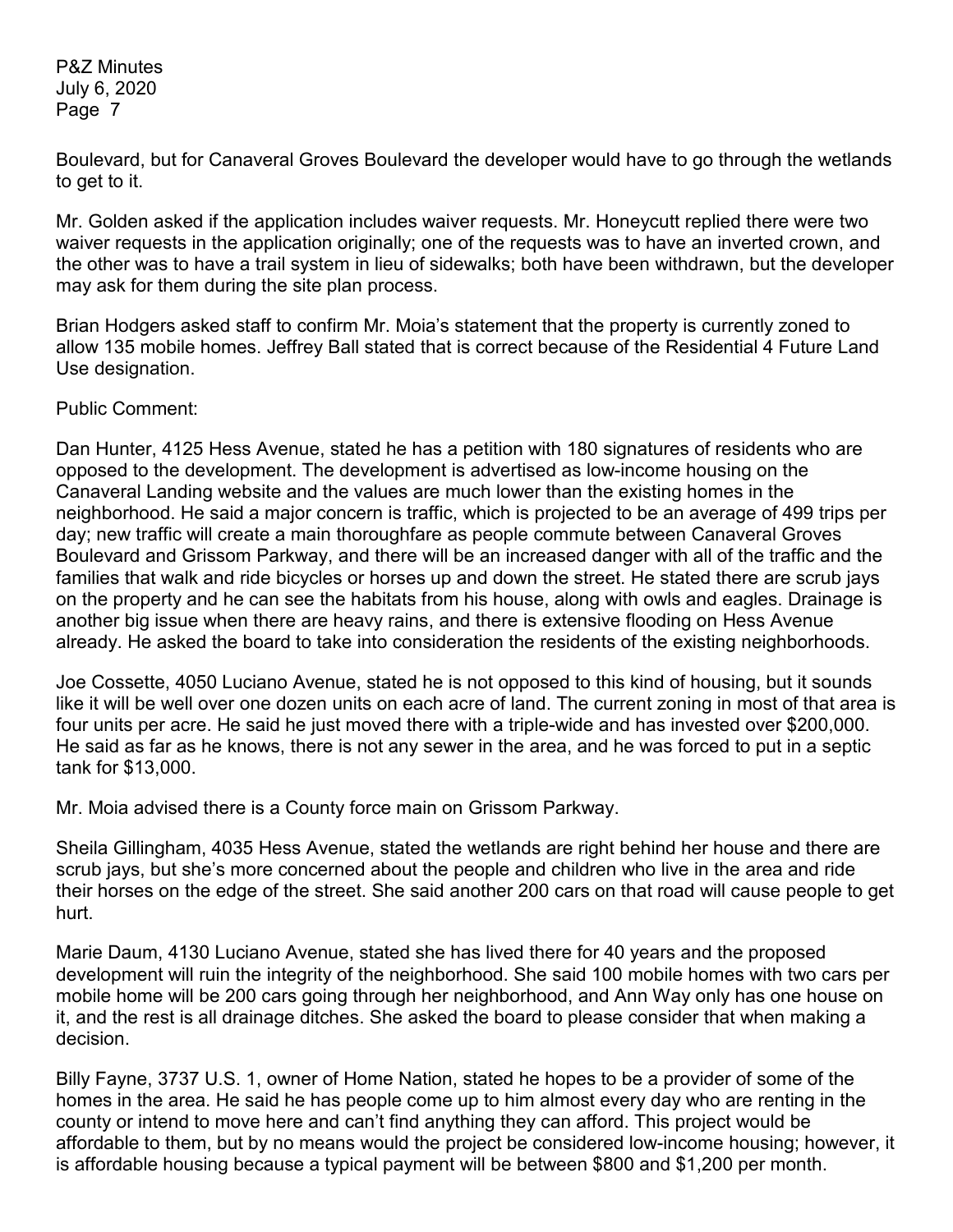Mary Lou Bovee, 785 Ann Way stated the project will impact her the most because she lives on the dead end where they want to put the road. She said 100 mobile homes in a cluster are too many; they need to scale it back to 50. There could be 200 cars going past her home every day, and that is really upsetting.

Troy Yates stated he owns a home on Fountain Palm Road and like everyone else here, he's really concerned about the traffic. He said Mr. Honeycutt mentioned a force main sewer, but pretty much everybody out there has a septic tank, so he's not sure how they are going to get sewer.

Mr. Moia said there is a force main system they will have to connect to along Grissom Parkway.

Mr. Yates continued by saying 100 homes seems like a lot, and it's going to be a big impact on everything and they will eventually have to put a stop light on Canaveral Groves Boulevard. As it is now, people cut through Royal Palm to avoid the traffic on Canaveral Groves Boulevard because of development in Port St. John and other areas. He asked that the project be scaled down so the wildlife will be protected.

Claude Wheeler, 4165 Hess Avenue, stated his issue has to do with turning his neighborhood into a flag lot. Flag lots are not allowed in Brevard County; and they are trying to make Hess Avenue a flag for a lot that nobody should have bought if they didn't plan on building a road to get to Canaveral Groves Boulevard. He said Hess Avenue, Luciano Avenue, Ann Way, and Phyllis Way have less than 100 trailers on all of them and is three times the size of the subject property with a proposed 100 trailers, and the developer doesn't want to build a road.

Mary Ann Conrad, 4105 Hess Avenue, stated she agrees with everybody who has spoken.

James Conrad, 4105 Hess Avenue, stated he doesn't want to see four units per acre and he doesn't want to listen to all the traffic going in and out. There is a stop sign on Hess Avenue, but there is nothing on Ann Way.

Angela Paradis, 4055 Royal Palm Avenue, stated she bought her property a year ago to improve it and she did not buy it with the concept of a mobile home park coming in. Over time, mobile home parks deteriorate, and it will lower the values of all of the surrounding properties.

John Gillingham, 4035 Hess Avenue, stated 100 mobile homes equals 200 cars in the morning and 200 cars in the evening and he is against it.

Sonya Miller, 4282 Fountain Palm Road, stated she bought her house in May and was upset when she found out about the project, and she bought her house for over what the attorney says the properties in the area are worth, and all of the houses in the area are well over \$108,000 on a halfacre or one acre, so 100 houses is not going to be acceptable.

Cynthia Shea, 4122 Fountain Palm Road, asked if the proposed homes are manufactured, mobile, or both. She asked if Fountain Palm could be used as access in the future if the traffic is too bad on Ann Way. She said the project will impact the lifestyle of all who have worked hard to live there because there are many homes that are worth over \$108,000, and the project will decrease property values that people have worked hard to build.

Mr. Filiberto's presence was noted at 4:45 p.m.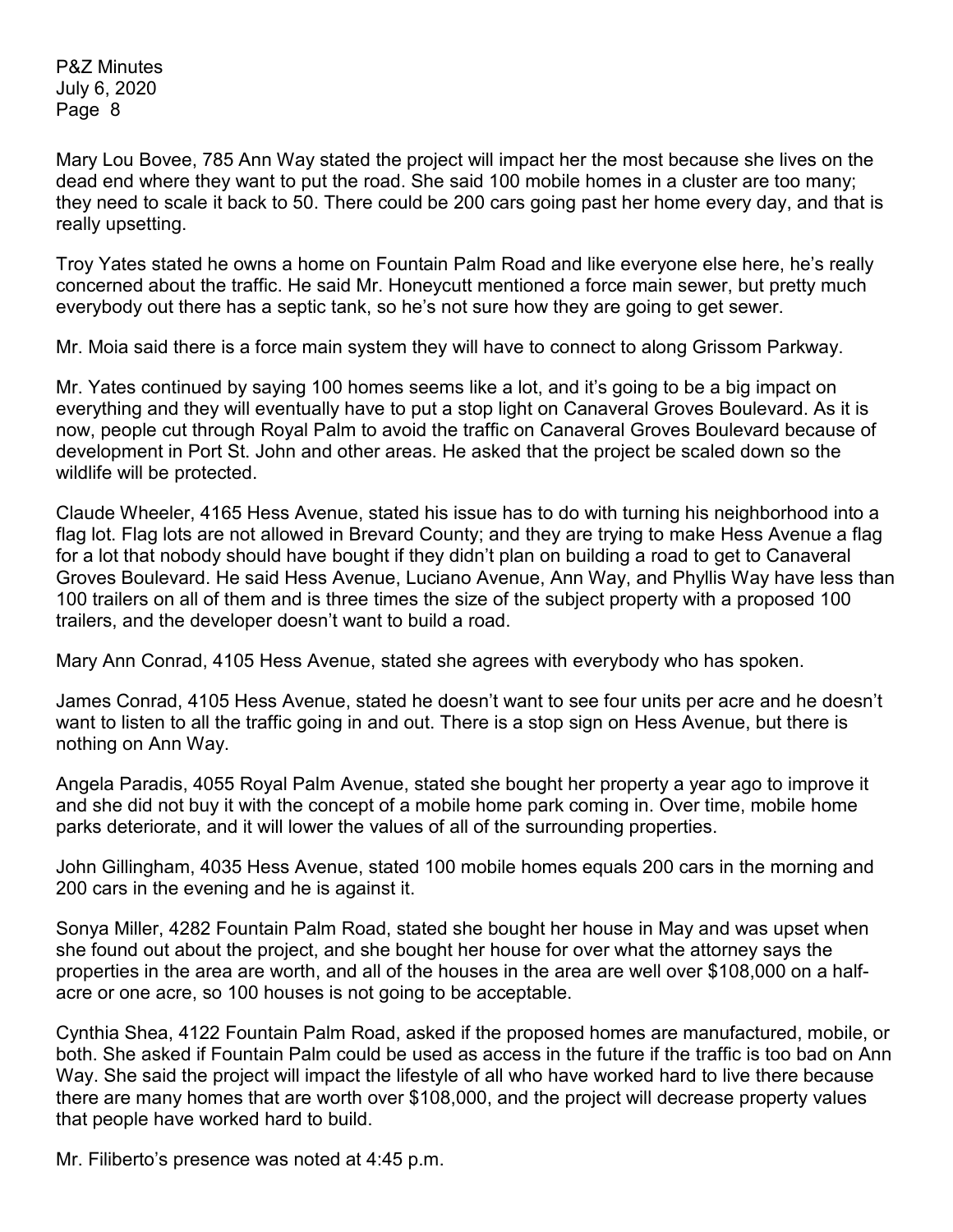Mr. Hodgers asked the applicant if Fountain Palm Road could be a possible access in the future.

Ms. Rezanka stated before the board is a CUP, which is a binding plan, so to get another entrance, they would have to come back to the board and the County Commission. Mr. Dottore has bought the parcel directly across Ann Way on the west side of the property, which was supposed to be a right-ofway into the second phase of Royal Palm, but that phase was never built, and it is common property without an HOA. She said it hasn't been incorporated yet because there is a drainage ditch and other impediments in developing the project. She stated having a second access would be ideal to alleviate some of the traffic concerns, but they don't know if it's feasible yet, so this is the plan being requested, and if it is to be changed they would have to come back.

Mr. Hodgers asked if the development would tie into the existing sewer.

Ms. Rezanka replied yes, there will be sewer and water, and if that's an issue it can be put into the CUP or BDP. She said along the ditch in the center of the property is an access/maintenance road, which is historical drainage, but there is no County easement, so they are still trying to work out some of those issues. She stated her client wants a culvert so he can use Ann Way, but he needs permitting to do that. She said people are used to seeing this large property behind them for them to use as they see fit, but it is someone's property and it has been for a long time. The issue of home values came up, and she didn't mean to offend anyone, but she checked every piece of property around this 33.8 acres and they range from \$18,000 to \$108,000. There may be others in the area, but the investment into this co-op is going to be anywhere from \$40,000 to \$50,000 and then the house on top of it, so the parcels will have value and will be run by a cooperative board similar to a condo association. She pointed out that Sun Lake Estates is one-third of a mile to the east of this property and are smaller manufactured home lots that also have the cluster development to the south of that, so the proposal is compatible with development in the area.

Mr. Golden stated the code allows for the removal of tortoises to allow for development. The property is currently zoned for up to 135 homes based on what's allowable per all the different codes and regulations, and the proposed project is 70 fewer vehicles based on the design. He said he doesn't like hearing the tie of low-income or affordable housing to increases in crime because there is data and statistics that show that is not the case, and when low-income housing is placed in an area there is actually a decrease in crime.

Peter Filiberto asked what is planned for the wetlands. Ms. Rezanka replied all of the wetlands will be maintained. She said there may be some minor impacts where the units are, but they will be very minor if they are impacted at all.

Mr. Filiberto asked if it will be an age 55 and over community. Ms. Rezanka replied no, it will not. The project will be cooperatively owned, so all of the unit owners own them like a condo, and it will be run by a board of directors who are owners.

Mr. Moia asked if the 14 acres of wetlands will be left undisturbed, or if it will go into conservation. Ms. Rezanka replied it will be preserved.

Mr. Moia stated only approximately 21 homeowners that back up to the north half will be directly impacted. Ms. Rezanka pointed out there is a large retention pond to the north, so those to the north won't be impacted.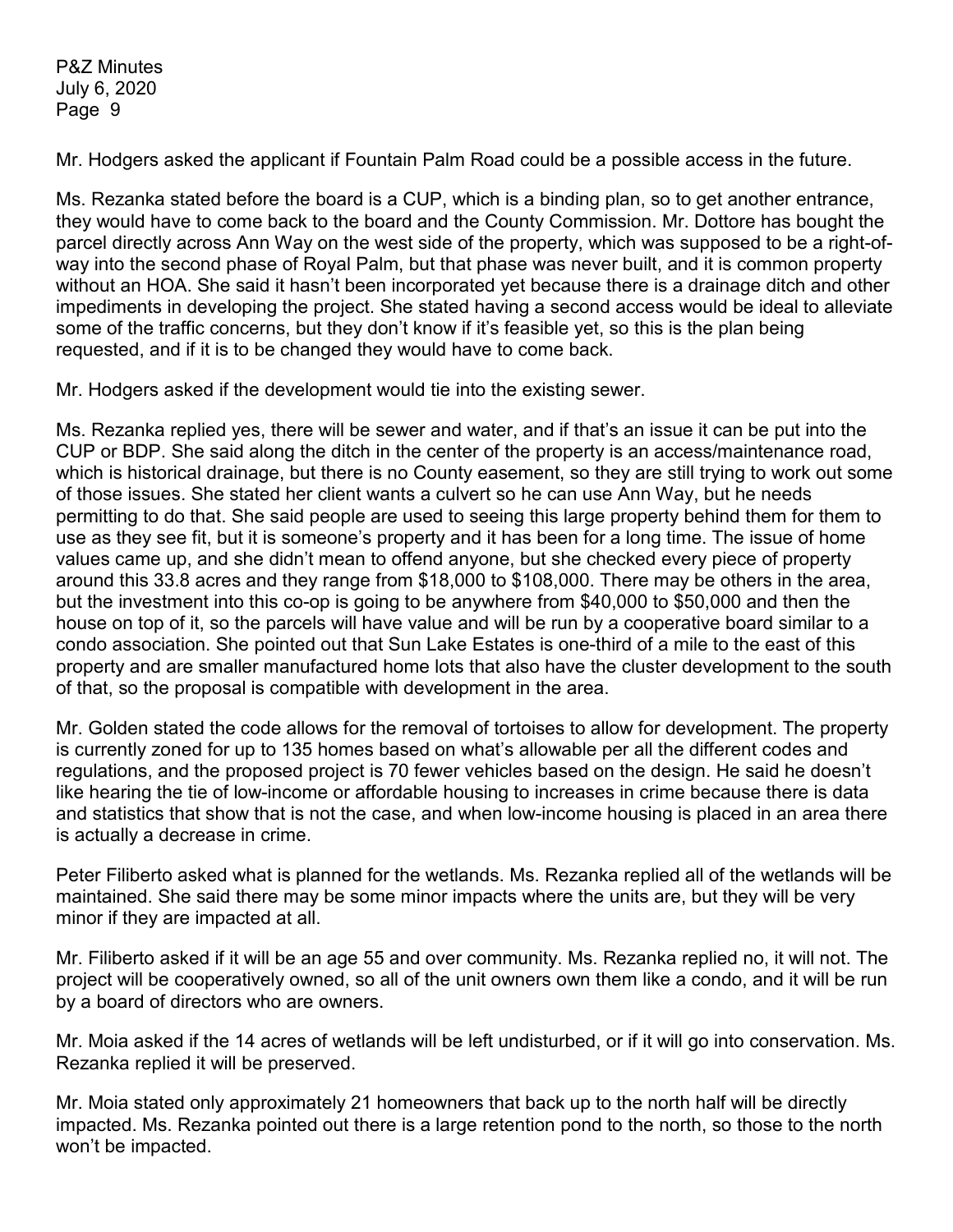Mr. Bartcher stated he understands why the neighbors are concerned about the traffic, and he knows the road can support the traffic, but it's the people who live on the road that have to deal with the traffic. He said he doesn't think it's a good idea to have that many houses in that area.

Mr. Buchanan stated his concern would be another access road, because it would alleviate a lot of the potential traffic problems.

Ms. Rezanka stated another access hasn't been evaluated yet, but it would be helpful, and if it could be off of Canaveral Groves Boulevard that would be the best, but it can't be done. She said it is being investigated, but she didn't have it for the board today.

Mr. Filiberto asked if it could be a condition in the BDP that there be an additional ingress/egress if available. Ms. Rezanka replied yes, that could be a condition of the CUP.

Mr. Moia stated he looked at the website for Canaveral Landing and nowhere on it does it say lowincome housing, but that was the testimony the board heard. He said he also verified what Ms. Rezanka said about property values in the area. The Property Appraiser's website lists every property sold in the last five years, and there are some that just sold this year for \$130,000, but there is also one that sold for \$53,000. Last year, there was one sold for \$100,000, or \$252,000, but there is also one that was sold for \$18,000. He said in a well-established community like this, people have enjoyed a very peaceful lifestyle; however, the subject property has been zoned for 135 trailer units for a long time and people bought in there knowing that, or should have known that. He stated the developer is limiting themselves to 100 units, preserving almost 50% of the site in the wetlands, and that goes a long way. He said the developer is basically down-zoning the project, and he doesn't have a problem with it in general.

Jad Brewer stated Florida case law is very clear that any testimony of the diminution of value of surrounding property has to be based on expert testimony, so the board can't take it into account unless they heard from somebody who has the knowledge to testify on that.

Mr. Filiberto stated he would like to see another entry and exit if possible.

Motion by Peter Filiberto, seconded by Joe Buchanan, to approve the requested change of zoning classification from TR-1 to TRC-1, and a CUP for Cluster Development of Mobile Homes, with the additional condition that Fountain Palm Road be used as an ingress/egress if accessible, and a BDP limited to 100 units. The motion passed 6:1, with Ron Bartcher voting nay.

## **3101 Gannett Plaza, LLC** (Kevin Saltman)

A CUP (Conditional Use Permit) for Alcoholic Beverages (beer & wine only) for On-Premises Consumption in conjunction with an Indoor Family Entertainment Center, in the BU-1 (General Retail Commercial) and BU-2 (Retail, Warehousing, and Wholesale Commercial) zoning classifications. The property is 28.23 acres, located on the southwest corner of Gannett Plaza Avenue and U.S. Highway 1. (1 Aar Way, Rockledge) (20Z00007) (Tax Accounts 2602422 & 2602423) (District 4)

Kevin Saltman, 1075 Tuckaway Drive, Rockledge, stated he plans to develop an indoor family entertainment center at 3101 Gannett Plaza Avenue, which is the the old Florida Today building, and in conjunction with that would like a CUP to serve beer and wine for on-premises consumption.